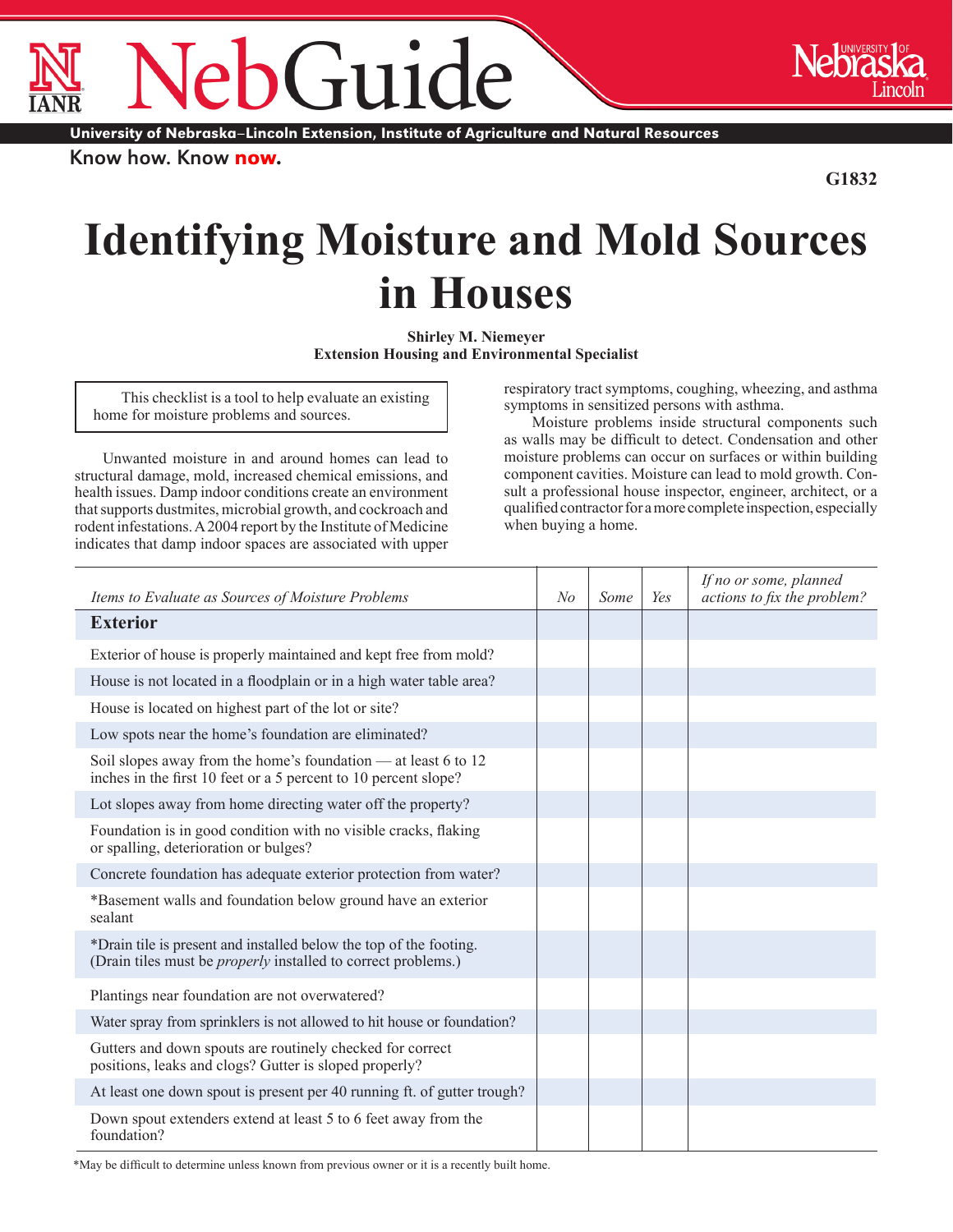| Items to Evaluate as Sources of Moisture Problems                                                                                                                                                                                                 | No | Some | Yes | If no or some, planned<br>actions to fix the problem? |
|---------------------------------------------------------------------------------------------------------------------------------------------------------------------------------------------------------------------------------------------------|----|------|-----|-------------------------------------------------------|
| Little or no wood is in direct contact with the soil around<br>the foundation?                                                                                                                                                                    |    |      |     |                                                       |
| Cracks and openings around utility entrances, doors and windows, in<br>foundations and other locations are correctly flashed and sealed?                                                                                                          |    |      |     |                                                       |
| All roof penetrations and openings are properly flashed and sealed<br>including valleys, and around chimneys and utility penetrations?                                                                                                            |    |      |     |                                                       |
| Flashing is installed where roof meets any wall surfaces such<br>as at dormers and porch areas?                                                                                                                                                   |    |      |     |                                                       |
| Roof has no signs of cracks, blisters, bubbles, loose or missing<br>shingles, worn or thin shingles?                                                                                                                                              |    |      |     |                                                       |
| Leaking roofs and foundations repaired as soon as the leaks occur?                                                                                                                                                                                |    |      |     |                                                       |
| Basement window wells are properly drained, with the soil<br>several inches below the window bottom and sloped to the drain?<br>Cover or protect window well if not properly drained.                                                             |    |      |     |                                                       |
| Basement windows are properly flashed, weatherstripped and caulked?                                                                                                                                                                               |    |      |     |                                                       |
| Windows and doors are flashed and weatherstripped and caulked?                                                                                                                                                                                    |    |      |     |                                                       |
| Window weep holes are not sealed shut at bottom?                                                                                                                                                                                                  |    |      |     |                                                       |
| Paint is not peeling to bare wood? Peeling paint may indicate a<br>moisture problem at or within wall structure.                                                                                                                                  |    |      |     |                                                       |
| Gaskets have been used where possible (garage doors, sill plates,<br>etc.) to prevent entry of moisture?                                                                                                                                          |    |      |     |                                                       |
| Wood and other types of siding are a minimum of 14 inches<br>above the soil level and 24 inches preferred?                                                                                                                                        |    |      |     |                                                       |
| *Exterior housewrap or drainage plane (under siding) overlaps like<br>shingles to drain the water downward and away from house.                                                                                                                   |    |      |     |                                                       |
| <b>Interior</b>                                                                                                                                                                                                                                   |    |      |     |                                                       |
| No mold or musty odors are present?                                                                                                                                                                                                               |    |      |     |                                                       |
| Relative humidity level in home is kept below 50 percent to 60<br>percent — an optimum range is between about 30 percent and 50<br>percent? (Hygrometers measure relative humidity and are found<br>in home and hardware stores and lumberyards.) |    |      |     |                                                       |
| Condensation is controlled on outer walls, pipes and vents through<br>correct insulation methods. Windows have double or triple glazing?                                                                                                          |    |      |     |                                                       |
| Moderate indoor temperatures maintained during heating season<br>to avoid condensation?                                                                                                                                                           |    |      |     |                                                       |
| Moisture and mold are controlled in shower areas?                                                                                                                                                                                                 |    |      |     |                                                       |
| There are no stains or discoloration on the ceiling, walls or floor<br>from moisture leaks?                                                                                                                                                       |    |      |     |                                                       |
| There are no leaks around recessed lights, skylights, chimneys<br>and vents?                                                                                                                                                                      |    |      |     |                                                       |
| Bathroom and range vents exhaust moisture to the outside,<br>not into the attic?                                                                                                                                                                  |    |      |     |                                                       |
| Drains and drain traps are operating correctly?                                                                                                                                                                                                   |    |      |     |                                                       |
| There are no leaks in plumbing pipes to water heater, sinks,<br>toilets/showers, and water conditioning equipment?                                                                                                                                |    |      |     |                                                       |

\*May be difficult to determine unless known from previous owner or it is a recently built home.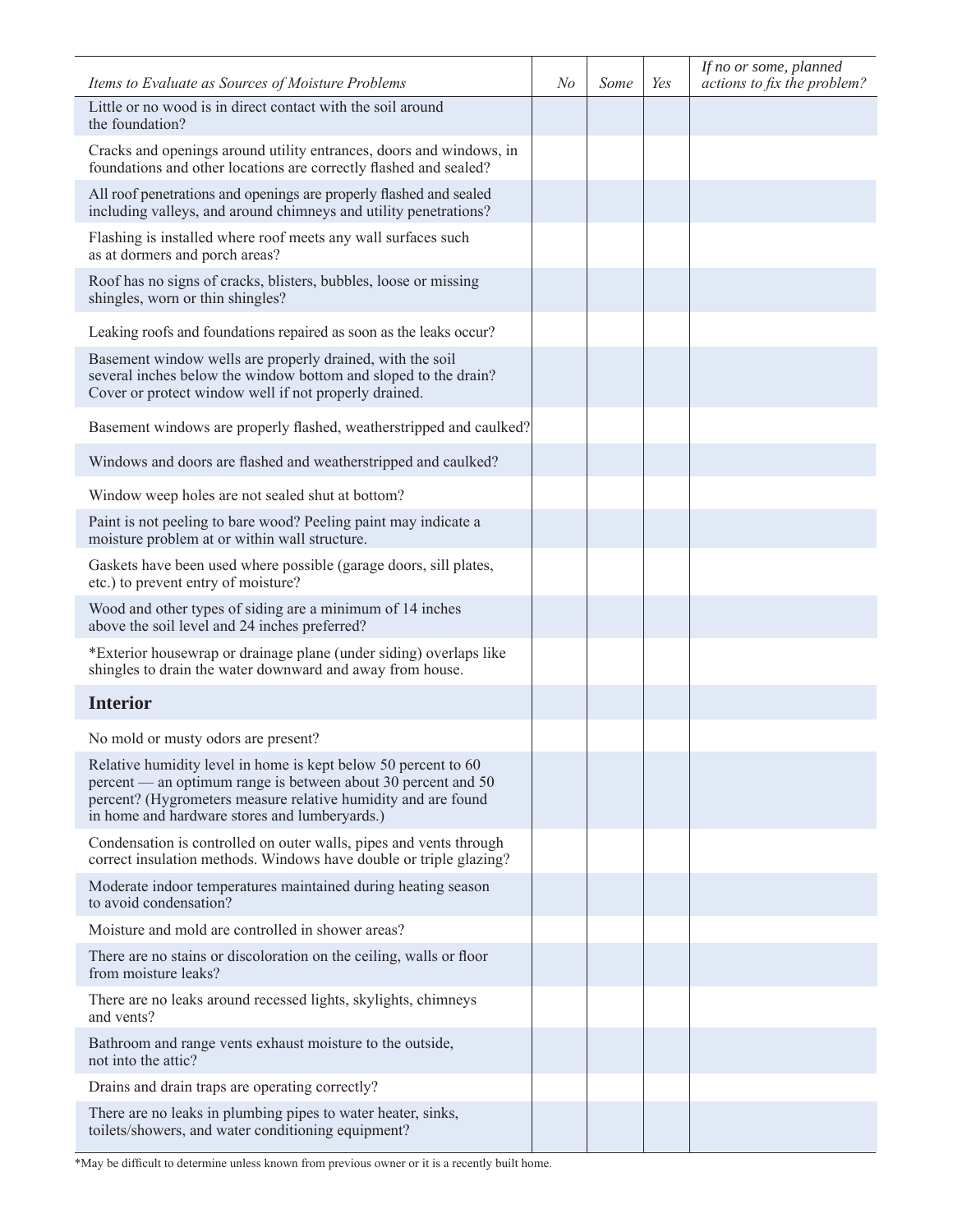| Items to Evaluate as Sources of Moisture Problems                                                                                                                                           | No | Some | Yes | If no or some, planned<br>actions to fix the problem? |
|---------------------------------------------------------------------------------------------------------------------------------------------------------------------------------------------|----|------|-----|-------------------------------------------------------|
| Drip pans and dehumidifiers are cleaned frequently?                                                                                                                                         |    |      |     |                                                       |
| When carpeting is cleaned, large fans are used to dry the carpet<br>in 12 to 24 hours to prevent mold growth?                                                                               |    |      |     |                                                       |
| Firewood is stored outside? (Wood contains moisture.)                                                                                                                                       |    |      |     |                                                       |
| Humidifiers are rarely used?                                                                                                                                                                |    |      |     |                                                       |
| Attic shows no signs of mildew or mold?                                                                                                                                                     |    |      |     |                                                       |
| Attic shows no signs of water leaks on roof decking and<br>around penetrations through the roof?                                                                                            |    |      |     |                                                       |
| Attic ventilation is adequate for climate, attic size, and structure?                                                                                                                       |    |      |     |                                                       |
| <b>Crawl Space and Basements</b>                                                                                                                                                            |    |      |     |                                                       |
| Basement is dry with no signs of water spots, flood lines or<br>water event?                                                                                                                |    |      |     |                                                       |
| Basement does not smell musty or have visible mold?                                                                                                                                         |    |      |     |                                                       |
| Relative humidity level in basement is between 30 percent and<br>50 percent?                                                                                                                |    |      |     |                                                       |
| *There have been no previous basement or crawl space flooding events?                                                                                                                       |    |      |     |                                                       |
| *Any previous water leaks or entry have been properly corrected<br>and surfaces cleaned and dried? Any cardboard boxes on floor<br>are not damp on the bottom?                              |    |      |     |                                                       |
| After taping a flexible plastic square to the basement floor,<br>moisture does not collect under the plastic?                                                                               |    |      |     |                                                       |
| Basement masonry, brick walls or foundation do not show signs<br>of flaking or spalling, or deterioration?                                                                                  |    |      |     |                                                       |
| Crawl space, if present, is dry with no musty odors?                                                                                                                                        |    |      |     |                                                       |
| Exposed soil in crawl space is covered with at least 6 mil. vapor<br>barrier overlapped and extending part way up wall?                                                                     |    |      |     |                                                       |
| If present, vents in crawl space are opened/closed according to<br>the humidity levels in the space and outside? (Allows dry air in<br>and to keep humid air out according to the climate.) |    |      |     |                                                       |
| Crawl spaces are monitored for humidity levels?                                                                                                                                             |    |      |     |                                                       |
| If present, sump pump is in working condition and area of<br>exposed water is covered?                                                                                                      |    |      |     |                                                       |
| <b>Moisture Inside Home is Removed</b>                                                                                                                                                      |    |      |     |                                                       |
| Both roof ridgerow baffled vents and eave vents are present to<br>vent attic?                                                                                                               |    |      |     |                                                       |
| Vent fans are in place over stove and in the bathroom to vent<br>moisture to the house exterior, not into the attic?                                                                        |    |      |     |                                                       |
| Occupants use the vent fans to reduce moisture?                                                                                                                                             |    |      |     |                                                       |
| Condensation problems on windows or sills are not evident?                                                                                                                                  |    |      |     |                                                       |
| A dehumidifier, if present, is appropriately sized to handle the<br>volume of air and moisture levels?                                                                                      |    |      |     |                                                       |
| Air is circulated throughout the home to evenly cool or heat<br>rooms and outer walls to minimize condensation on surfaces?                                                                 |    |      |     |                                                       |

\*May be difficult to determine unless known from previous owner or it is a recently built home.